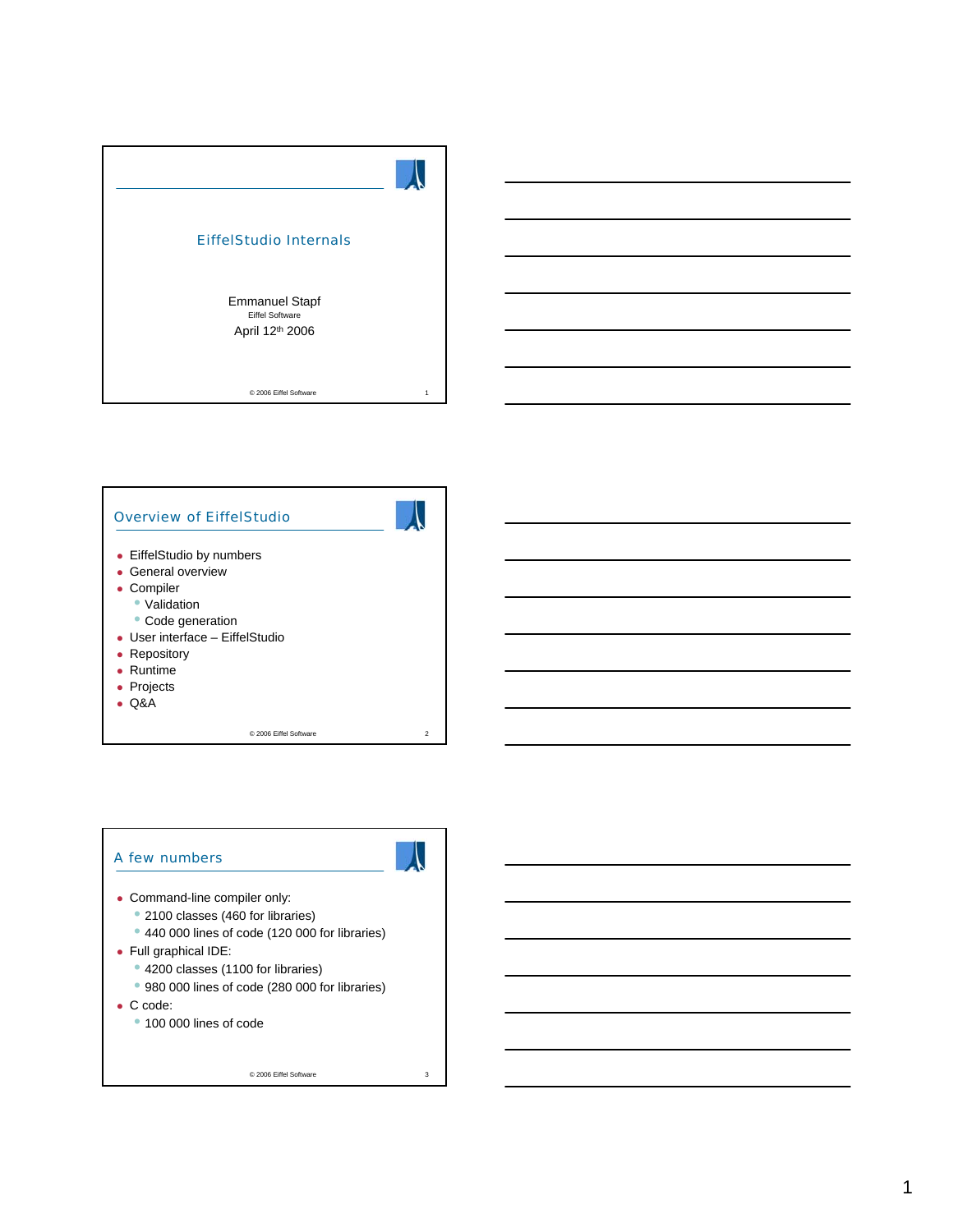



# Overview 2 – Compilation process (2)



- Degree 2/1: melting
- Degree -1: freezing
- Degree -2,-3: finalization
	- Degree -2: process polymorphism
	- DCR: Dead Code Removal
	- Degree -3: code generation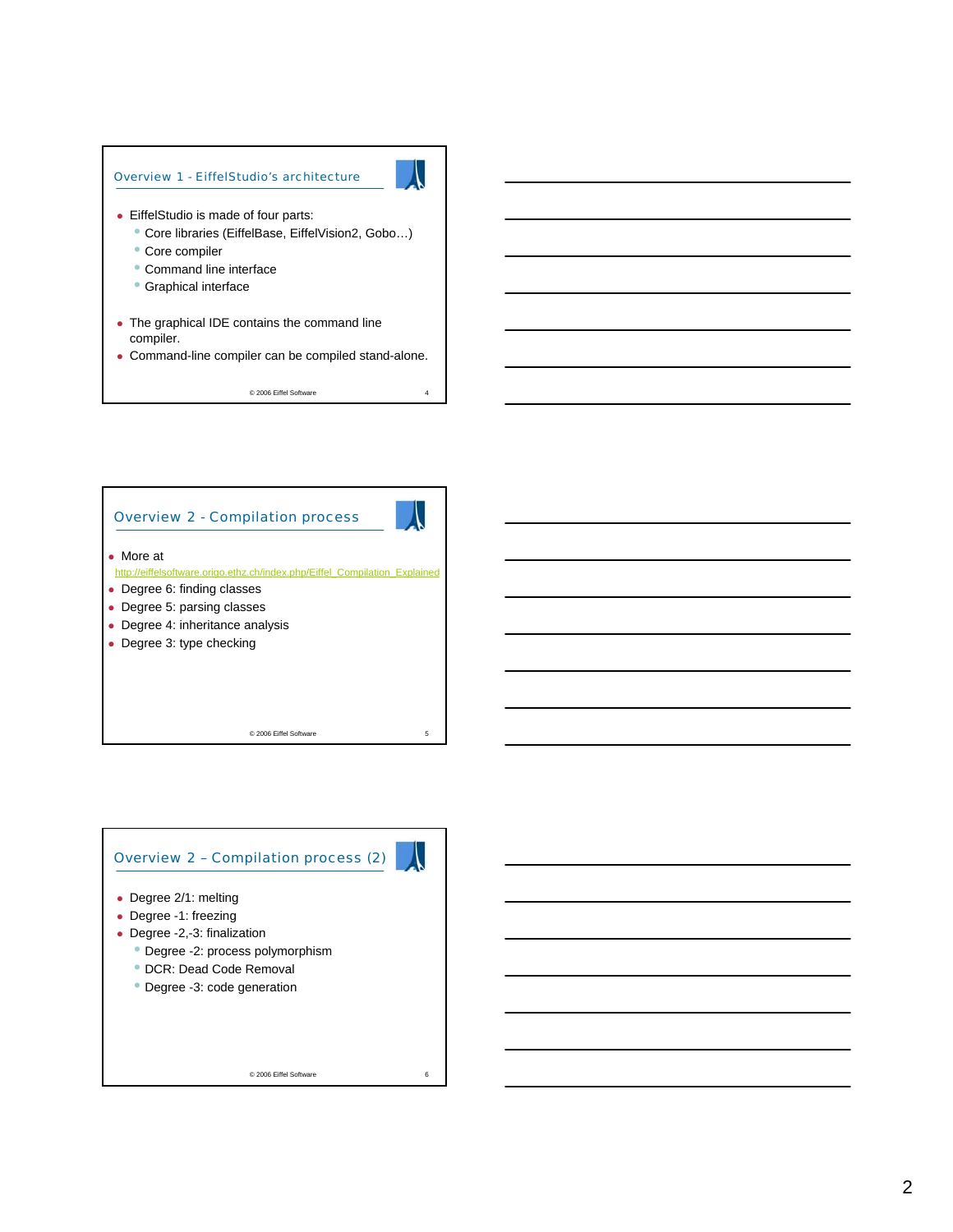#### Compiler – AST

- All classes representing **AST** nodes are descendants of *AST\_EIFFEL* and have the *\_AS* suffix.
- Parser written using gelex/geyacc.
- Parser has many faces:
	- Syntax checker: no AST, useful for syntax validation.
	- Light parser: keeps only nodes needed for validation.
	- Full parser (aka roundtrip parser): preserves all information about Eiffel text (code, blanks and comments).

© 2006 Eiffel Software 7

#### Compiler – Classes



- Every class has an associated **CLASS\_I** instance.
- CLASS *I* stores information about the file holding the class text: modification date, class name, associated cluster.
- Classes that are part of the system also have an associated *CLASS\_C* instance.
- CLASS\_C stores relations between classes as well as its features.

© 2006 Eiffel Software 8

# Compiler – Types • All types appearing in an AST are transformed into instances of *TYPE\_A*. • *TYPE* A descendants: • *CL\_TYPE\_A* • *GEN\_TYPE\_A* • *TUPLE\_TYPE\_A* • *LIKE\_FEATURE* • *FORMAL\_A*  $\bullet$  …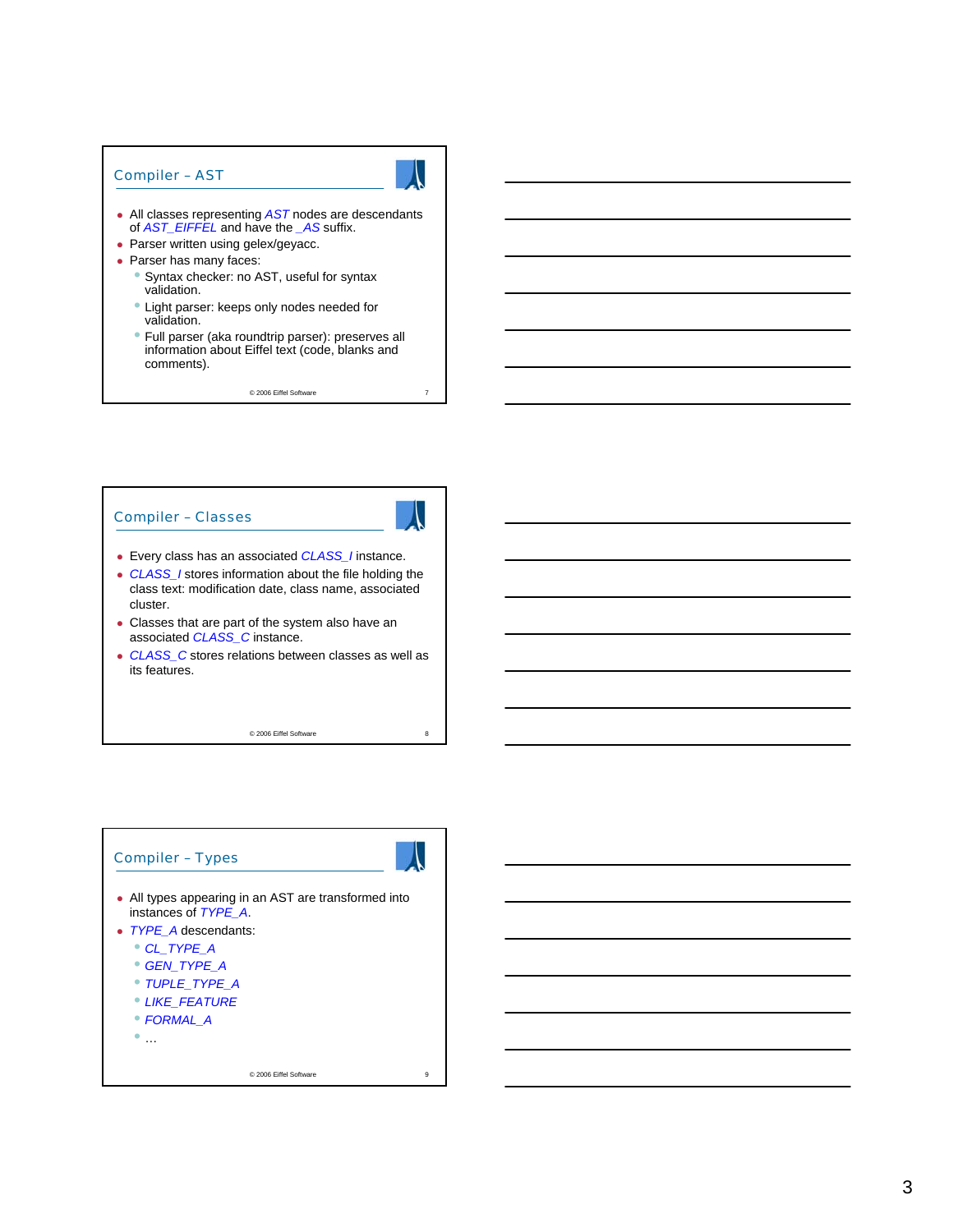

## Compiler – IDs



- Class ID: identifier given to each class.
- Routine ID: identifier given to each feature globally for polymorphism
- Feature ID: identifier given to each feature within a class
- Body ID (aka Body Index): identifier given to a feature text



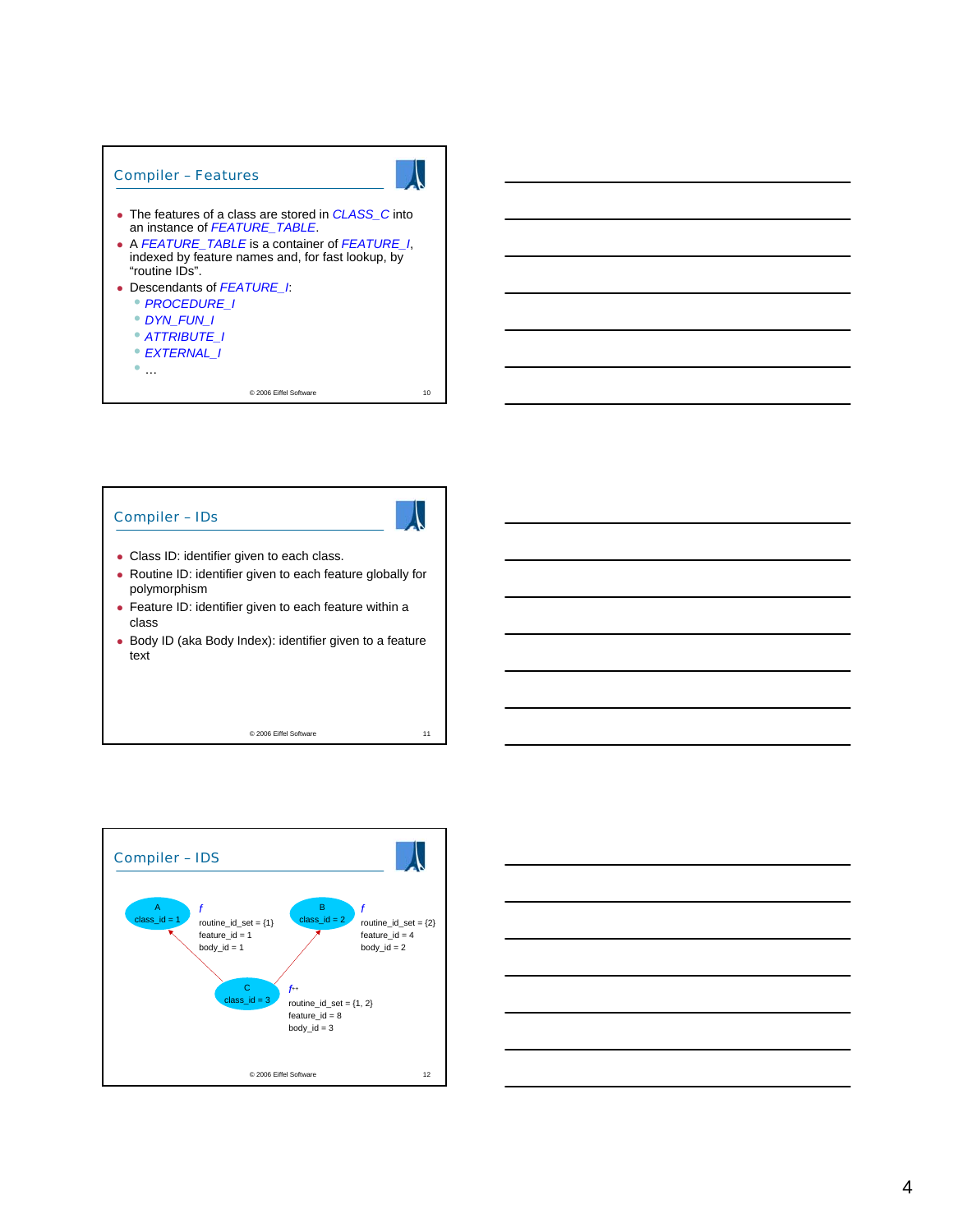







- Configured by EiffelStudio to add:
	- Code completion
	- Pick and drop
	- Syntax highlighting
- Used for displaying code, but also results of formatters (views: flat, contract, interface…)
- TEXT\_PANEL is the ancestor to all editors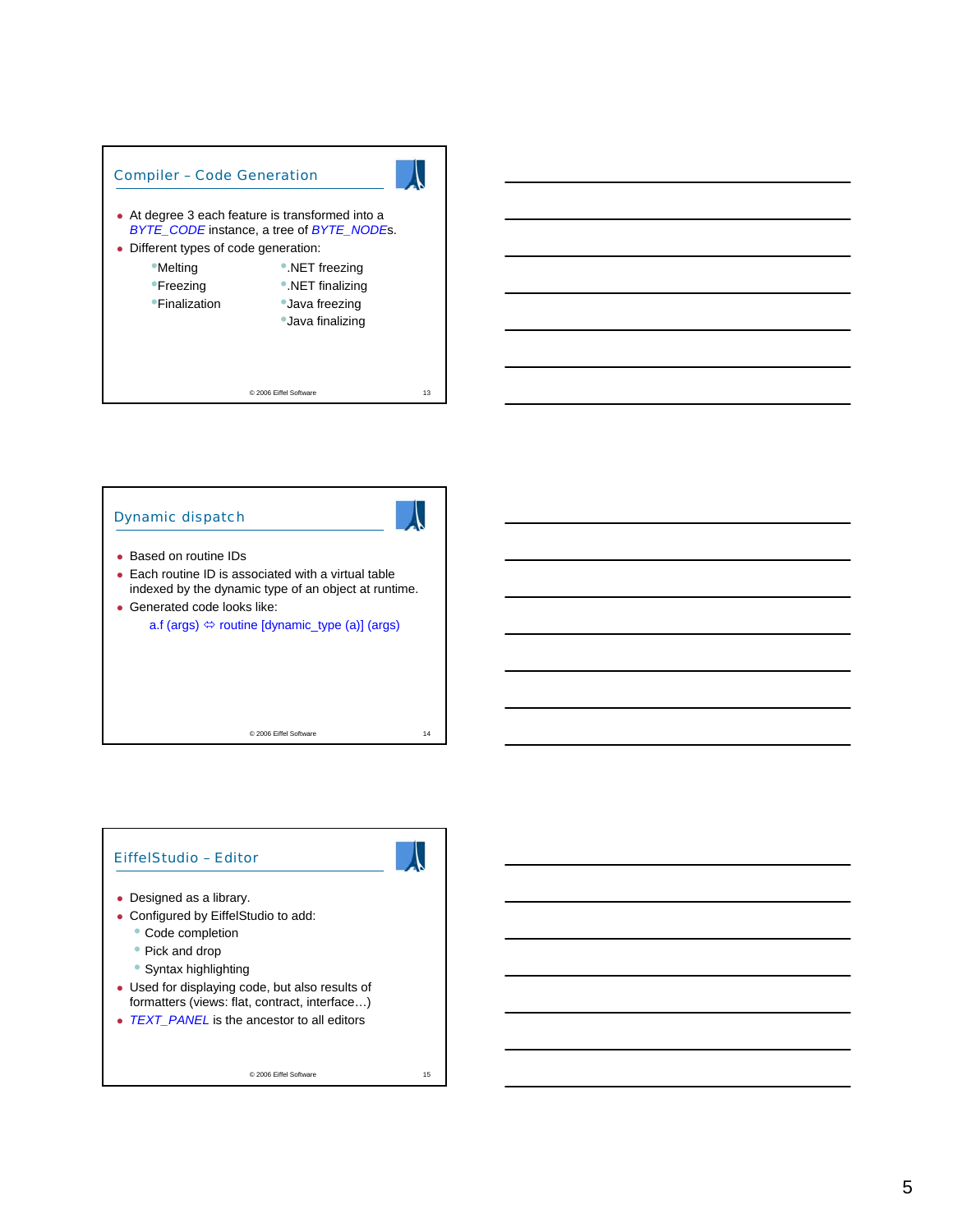

#### EiffelStudio – Diagram tool



- $\bullet$  Uses graph library as data structure for internal representation:
	- Inherits from *EG\_NODE*
	- Supports "physics" (force directed layout)
- Drawing done using model cluster of EiffelVision2 (*EV\_MODEL\_WORLD*)
- Two models are supported: • BON (*BON\_CLASS\_DIAGRAM*)
	- UML (UML subset, *UML\_CLASS\_DIAGRAM*)

© 2006 Eiffel Software 17

EiffelStudio - Queries • Unification of classes/features/metrics facilities through a query language • Grammar not fully specified yet • What we have in mind: something like **select classes from cluster=base where count(features) > 10** • Work still in progress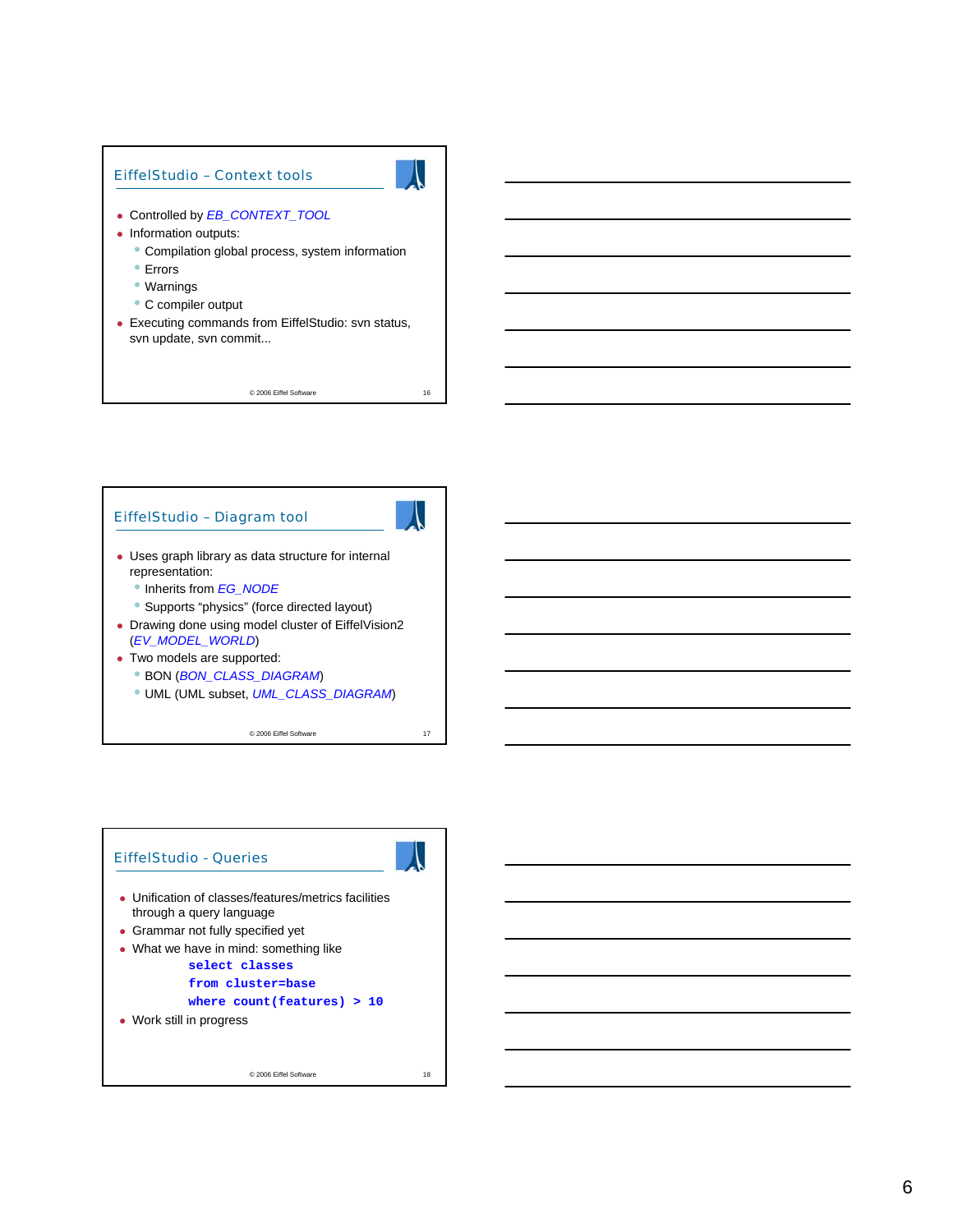

© 2006 Eiffel Software 19

EiffelStudio – Navigation (2)



- Pebbles used for Pick and Drop are descendants of *STONE*: *CLASSI\_STONE*, *CLASSC\_STONE*, …
- Communication between all graphical elements is done through a stone (instance of *STONE*)

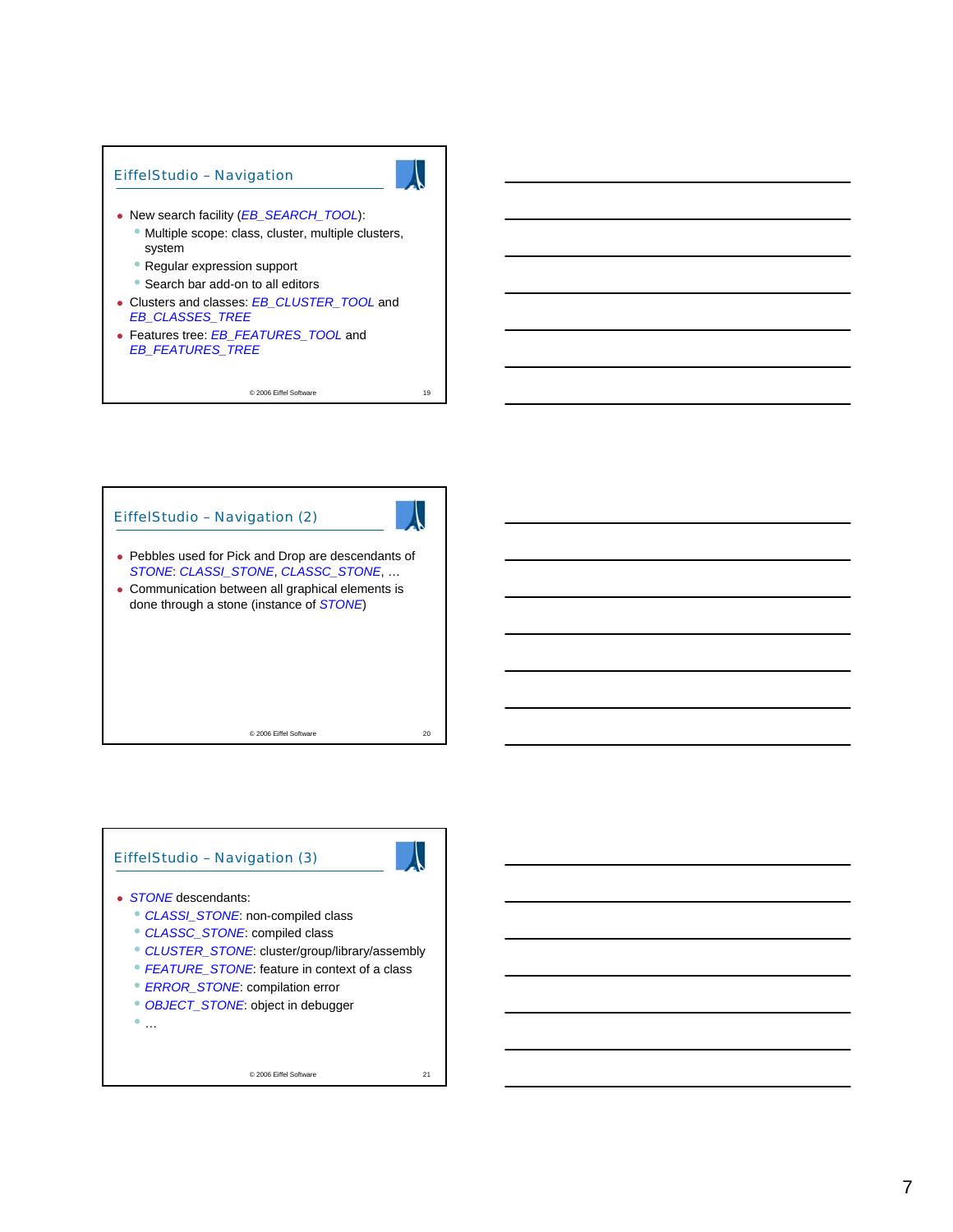

# EiffelStudio – Main window

#### <sup>z</sup> *EB\_DEVELOPMENT\_WINDOW*

- Top level window in EiffelStudio
- Handles all tools (clusters, features, context tool, editor, search,…) and their layout
- Handles tool synchronization through stones
- Handles creation of menus and commands
- Two state: developing or debugging

© 2006 Eiffel Software 23

### **Repository**



- Delivery:
	- Files used to build a complete installation of EiffelStudio
	- Scripts to build a complete installation of **EiffelStudio**
- Src
- free\_add\_ons: contributions made outside EiffelSoftware used by or distributed with EiffelStudio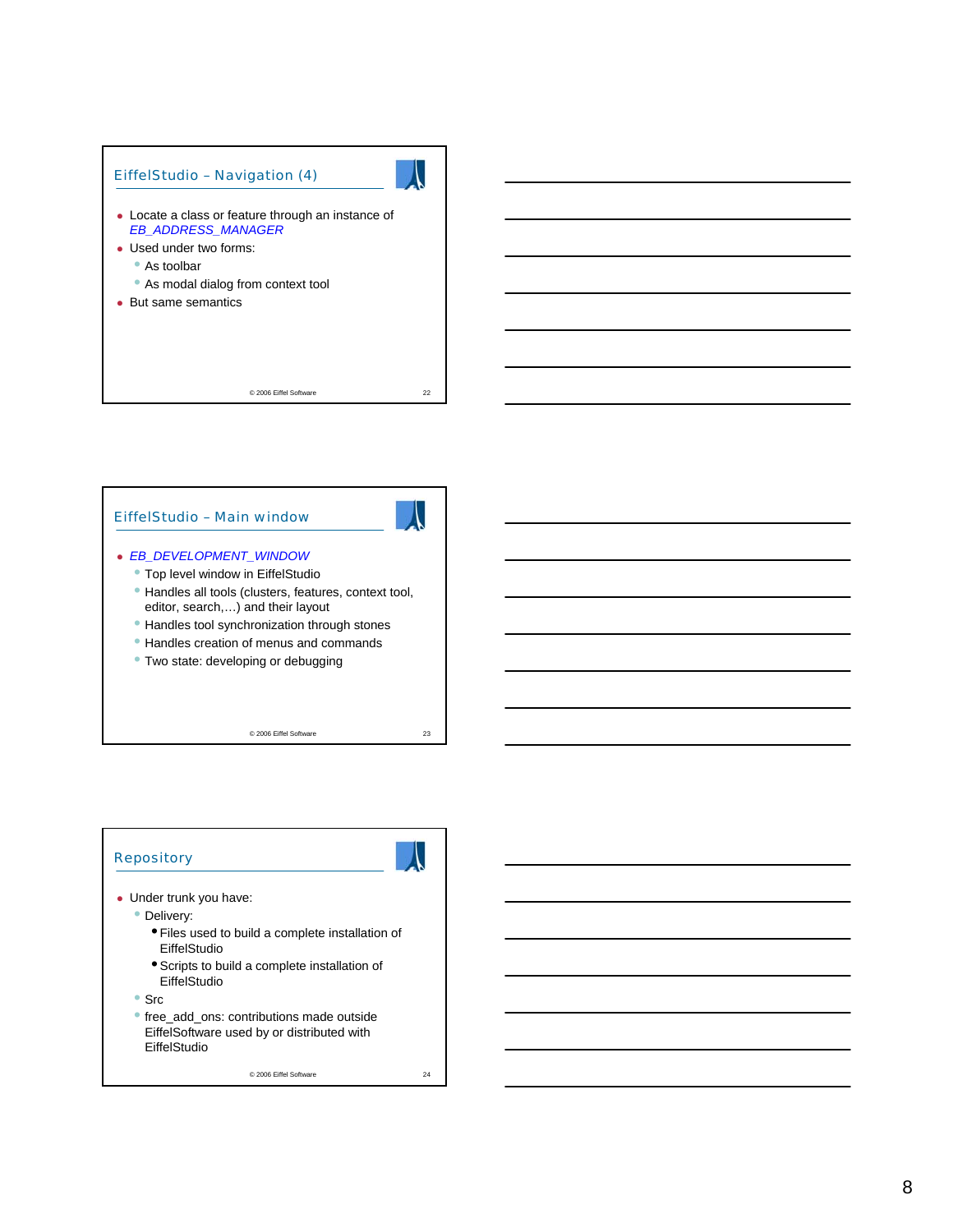#### Repository (2)

- Under Src:
	- C\_library: libpng, zlib
	- bench: EiffelStudio source code and runtime
	- build2: EiffelBuild source code
	- com\_wizard: EiffelCOM Wizard source code
	- common: parsers and AST classes
	- dotnet: .NET specific tools for importing .NET assemblies
	- examples: examples included in EiffelStudio delivery
	- help: source code of wizards for project creation
	- library:
	- library.net:
	- tools: various tool useful for developing

© 2006 Eiffel Software 25

# Documentation



- Source code for building doc\_builder is at trunk/Src/tools/doc\_builder
- Documentation is written in XML and then converted to HTML using doc\_builder
- For more details read:

http://eiffelsoftware.origo.ethz.ch/index.php/Documentation

© 2006 Eiffel Software 26

#### Runtime



- Memory management and garbage collection
- Equality and copy
- Generic conformance
- Object traversal
- Debugging facilities for EiffelStudio
- Threading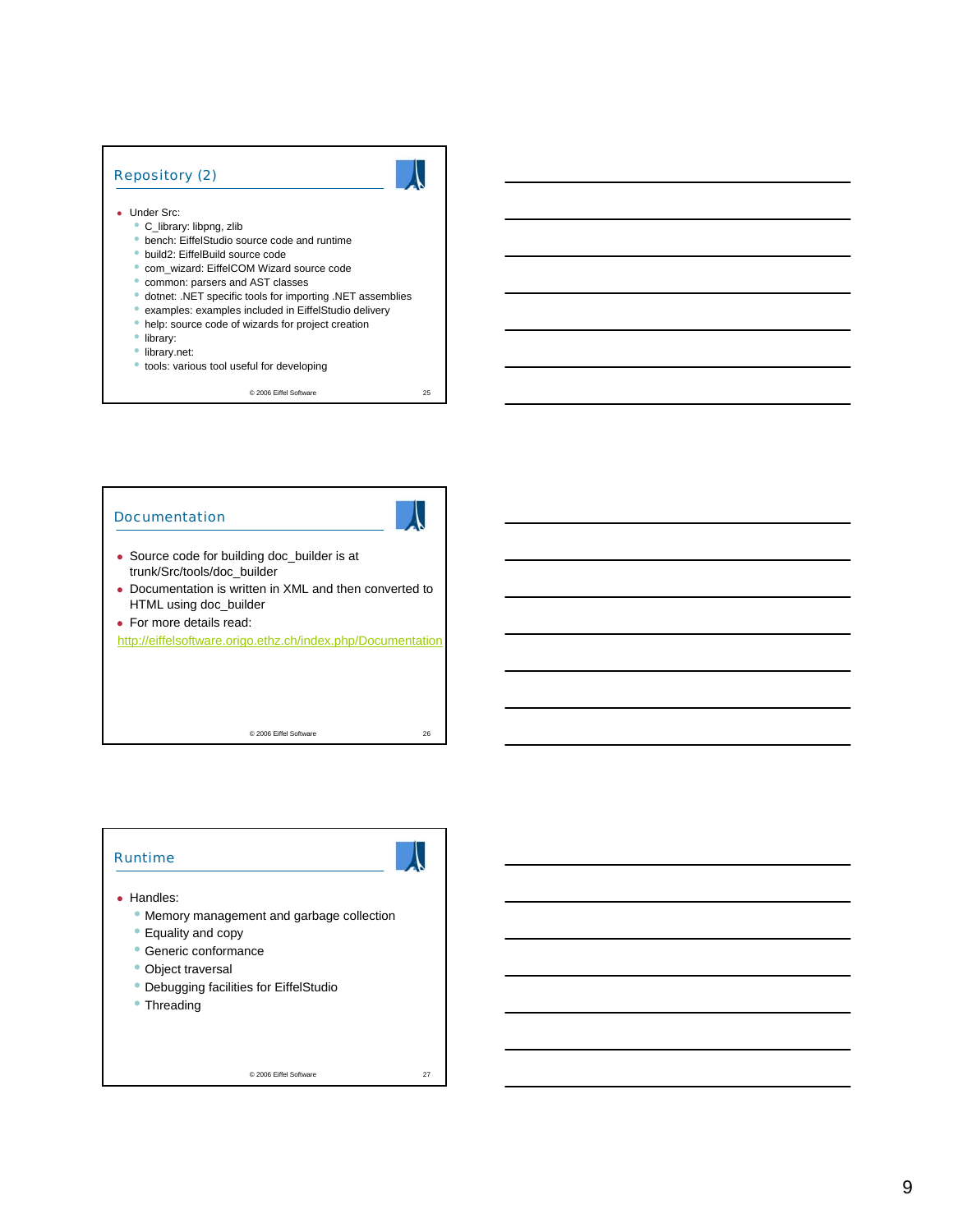#### Runtime binaries

- Runtime: C/run-time/lib[mt][ebench|wkbench|finalized].[a|so]
- Estudio: C/ipc/deamon/estudio
- Helper for incremental objects storing in compiler: C/compiler/lib[mt][w]compiler.a
- Helper for debugging: C/ipc/ewb/lib[mt][w]ewb.a
- Helper for launching C compilation: C/platform/libplatform.a

© 2006 Eiffel Software 28

#### **Contributions**



- Best contributions will be integrated to EiffelStudio
- What are "best" contributions?
	- Useful for all/most Eiffel programmers
	- Working
	- Clean
	- Documented
	- Elegant design
	- Contracted
- Prize for TEETH 2006 (Top EiffelStudio ETH contribution)!

© 2006 Eiffel Software 29

#### Already in the works for 5.7



- Tabbed editor
- Fully customizable layout
- New interface for editing project configurations
- Query language
- Contextual menus instead of pick and drop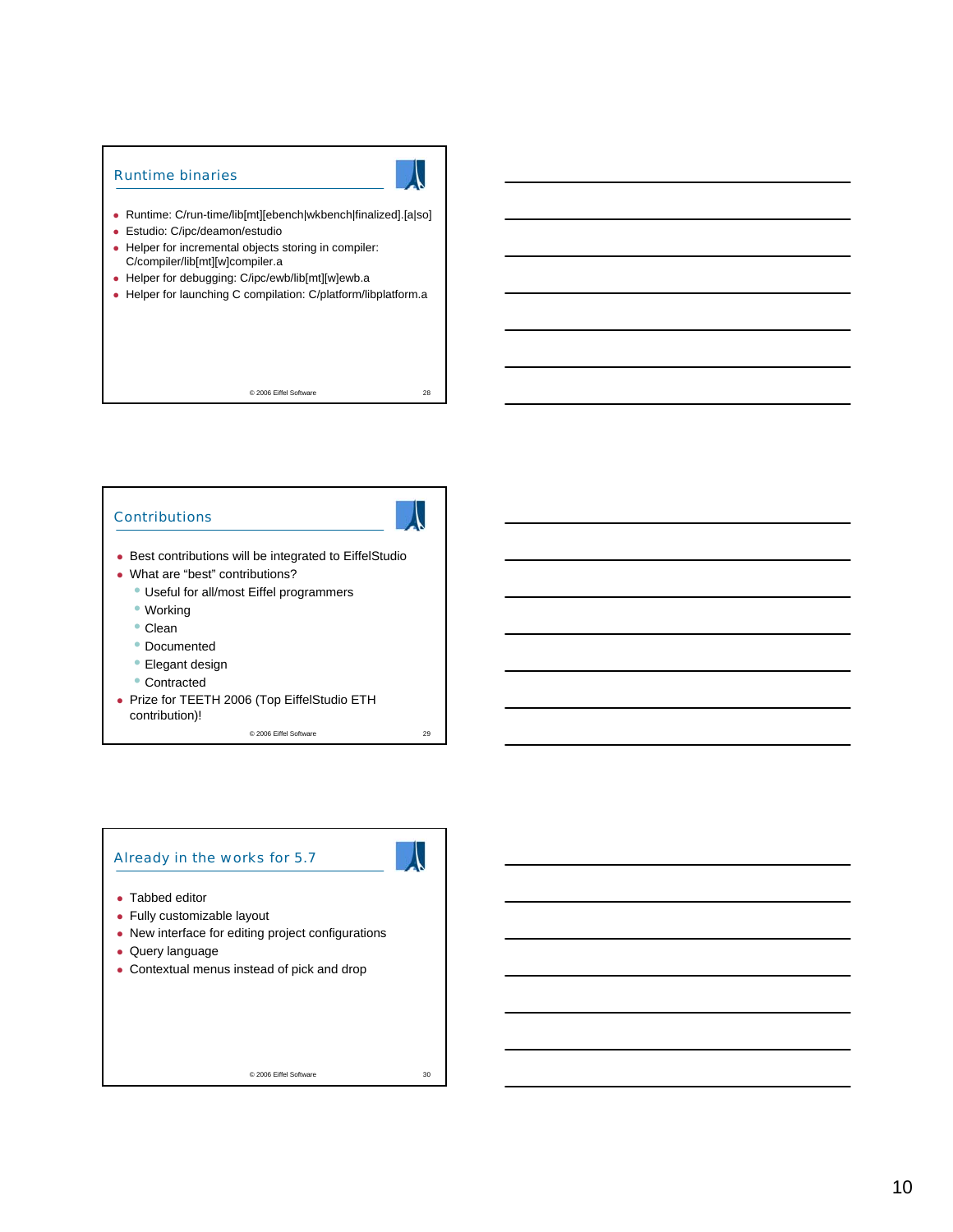#### Potential good projects



- Code completion:
	- Add stub routines for inherited deferred routines
	- Add preconditions to a routine by analyzing preconditions of routines used
	- Add predefined code snipet
- $\bullet$  Add new type of refactoring
- New wizards to create classes (e.g. if it is a Vision2 window, then add vision2 library automatically to project configuration)

© 2006 Eiffel Software 31

#### More potential good projects!



- Tooltip in editor for both showing routines contract and attribute/local/argument value when debugging
- Redo error and warning reporting
- Detect syntax and semantics errors while typing
- Auto-correction facilities
- Integrate EiffelBuild into EiffelStudio